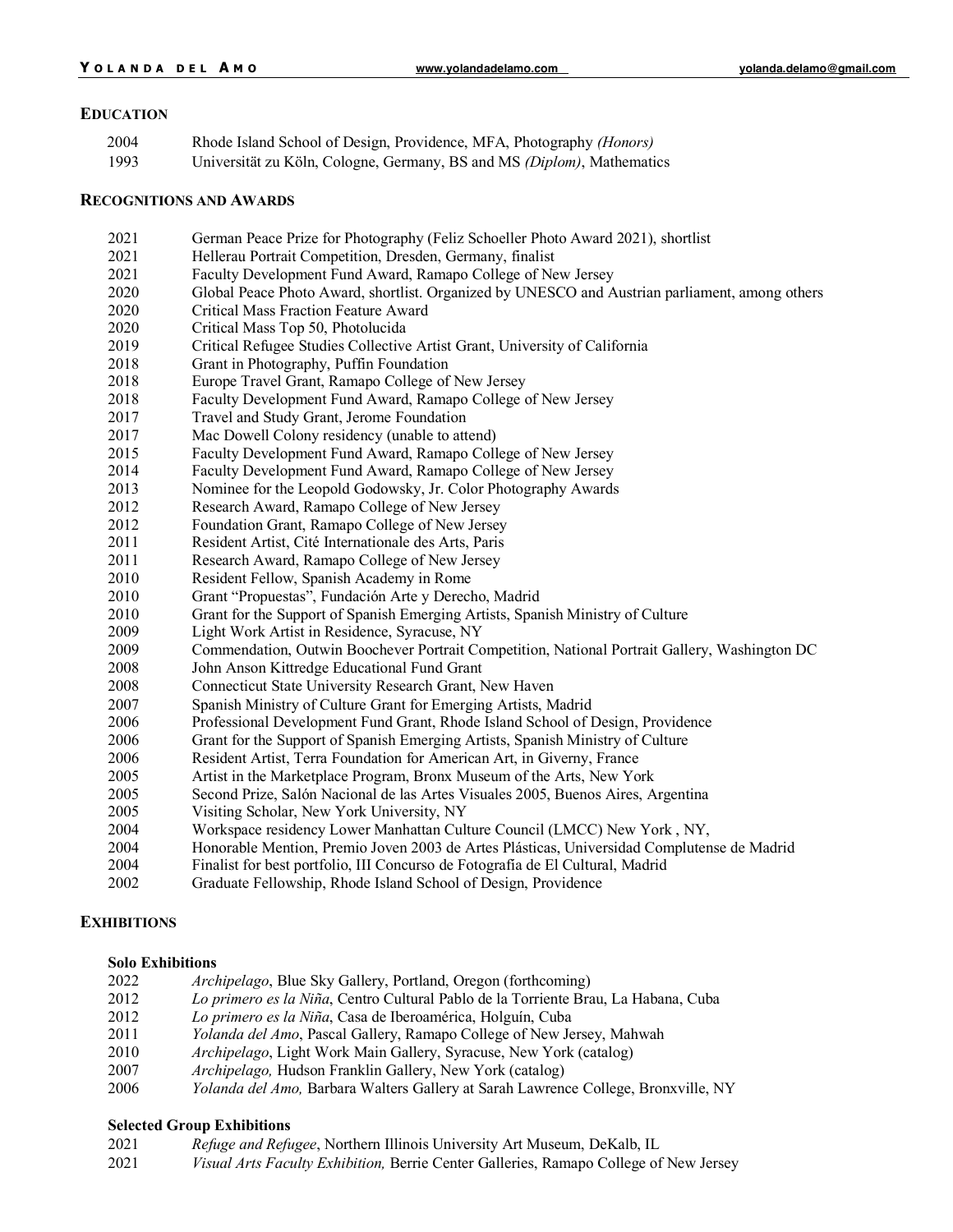# **Selected Group Exhibitions (cont.)**

| 2021 | Portrait Competition Hellerau 2021, Museum of Science and Technology, Dresden                               |
|------|-------------------------------------------------------------------------------------------------------------|
| 2020 | Trust, Helsinki Photo Festival: Cultural Center Stoa, National Museum of Finland and other venues           |
| 2019 | The Space Between, Julie Saul Gallery, New York City                                                        |
| 2017 | Nasty Women, The Institute Library, New Haven, CT                                                           |
| 2016 | Visual Arts Faculty Show, Ramapo College of New Jersey                                                      |
| 2015 | Part of "I didn't Ask for it to be Over, but then again, I Never Asked for it to Begin" by Ghost of         |
|      | Dream at And I feel Fine, The Re-Institute, Millerton, NY                                                   |
| 2014 | The Female Gaze: A Survey of Photographs by Women from the $19th$ to the $21st$ Centuries, Marshall         |
|      | Fine Arts Center, Haverford College, Pennsylvania (catalog)                                                 |
| 2014 | The Three Disciplines (curated by Stuart Pilkington), online exhibition                                     |
| 2014 | VII Premio de Fotografía Fundación Aena, Palacio de Fernán Nuñez, Madrid (catalog)                          |
| 2013 | The Kids are All Right Weatherspoon Art Museum, Greensboro, NC                                              |
| 2013 | 40 years/40 artists, Light Work Main Gallery, Syracuse, New York (catalog)                                  |
| 2013 | Making Pictures of people (curated by Andy Adams), Nelson-Atkins Museum of Art, Kansas City                 |
| 2013 | The Kids are All Right, Addison Gallery of American Art, Andover, MA                                        |
| 2013 | All the World's a Frame (curated by Carol McCusker), Harn Museum of Art, University of Florida, Gainesville |
| 2013 | 40 years/40 artists, Palitz Gallery at the Syracuse University Lubin House, New York City (catalog)         |
| 2012 | The Kids are All Right, John Michael Kohler Arts Center, Sheboygan, WI (catalog)                            |
| 2012 | Certamen de Artes Plásticas el Brocense, Cáceres, Spain                                                     |
| 2012 | Visual Arts Faculty Show, Kresge and Pascal Galleries, Ramapo College                                       |
| 2011 | Scope Art Fair, Light Work                                                                                  |
| 2010 | All my Lovin', Fotofestival Lodz, Poland (catalog)                                                          |
| 2010 | Transit, Real Academia de España, Rome                                                                      |
| 2010 | Accademie delle Accademie, Complesso Municipale Santo Espirito, Roma (catalog)                              |
| 2010 | 20 eventi, Centro Culturale, Toffia, Italy (catalog)                                                        |
| 2009 | Outwin Boochever Portrait Competition 2009, National Portrait Gallery, Washington D.C. (catalog)            |
| 2009 | The Taylor Wessing Photographic Portrait Prize 2009, National Portrait Gallery, London (catalog)            |
| 2009 | El Ojo de tu Vecino (curated by Rafael Díaz Casas), Instituto Cervantes, New York (catalog)                 |
| 2009 | XVIII Certamen de Artes Plásticas de la UNED, Espacio "Cruz Novillo", Cuenca, Spain (catalog)               |
| 2009 | Domesticated (curated by Al Miner), Transformer Gallery, Washington D.C.                                    |
| 2008 | Descubrimientos, Photoespaña, Consejería de Cultura y Turismo, Madrid (catalog)                             |
| 2008 | Art Faculty Exhibiton, ArtSpace, New Haven                                                                  |
| 2007 | About this, The School at the International Center of Photography, New York                                 |
| 2007 | Salón Nacional de las Artes Visuales, Palais de Glace, Buenos Aires, Argentina (catalog)                    |
| 2007 | Concurso de Artes Plásticas Gobierno de Cantabria, Casa de la Cultura, Torrelavega, Spain                   |
| 2007 | Premio Platt, Galería Isidro Miranda, Buenos Aires, Argentina (catalog)                                     |
| 2006 | BAC! 06, Festival de Arte Contemporáneo Barcelona, Spain (catalog)                                          |
| 2006 | Echo, Dam, Stuhltrager Gallery, Brooklyn, NY                                                                |
| 2006 | <i>Family Album,</i> Center for Photography at Woodstock, NY                                                |
| 2006 | Alone with Everybody, Hudson Franklin Gallery, New York, NY                                                 |
| 2006 | Artist in the Marketplace (AIM 26), Bronx Museum of Art, New York (catalog)                                 |
| 2005 | LIX Salón Nacional de Rosario, Museo Juan B. Castagnino, Rosario, Argentina (catalog)                       |
| 2005 | Premio Argentino de Artes Visuales, Fundación OSDE, Buenos Aires, Argentina (catalog)                       |
| 2005 | Salón Nacional de las Artes Visuales, Palais de Glace, Buenos Aires, Argentina (catalog)                    |
| 2005 | Crushed Crushes, ARC Gallery, Chicago, IL                                                                   |
| 2004 | Contemporary Vernacular, Photographic Resource Center, Boston, MA                                           |
| 2004 | Remember My Name, Momus Gallery, Atlanta, GA                                                                |
| 2004 | Girl Art Now, Hera Gallery, Wakefield, RI                                                                   |
| 2004 | Oculus Photofolio, ASA Gallery, Albuquerque, NM and Spark Gallery, Syracuse, NY (catalog)                   |
| 2003 | Premio Joven Artes Plásticas, Centro Cultural de Moncloa, Madrid (catalog)                                  |
| 2003 | Oculus Photofolio, Temple Gallery, Philadelphia, PA (catalog)                                               |
| 2003 | New England Photographers, Danforth Museum of Art, Framingham, MA                                           |
| 2002 | <i><u><u><u>Dugnos Ainos Vida Cotidiana</u></u></u></i> travaling show through South East Asia (ostalog)    |

*Buenos Aires Vida Cotidiana,* traveling show through South East Asia (catalog)

# **MONOGRAPHS**

| 2022 | Archipelago, monograph by Kehrer Verlag (forthcoming). Essay by Vicki Goldberg |
|------|--------------------------------------------------------------------------------|
| 2010 | <i>Contact Sheet</i> no. 159, essay by Mary Goodwin                            |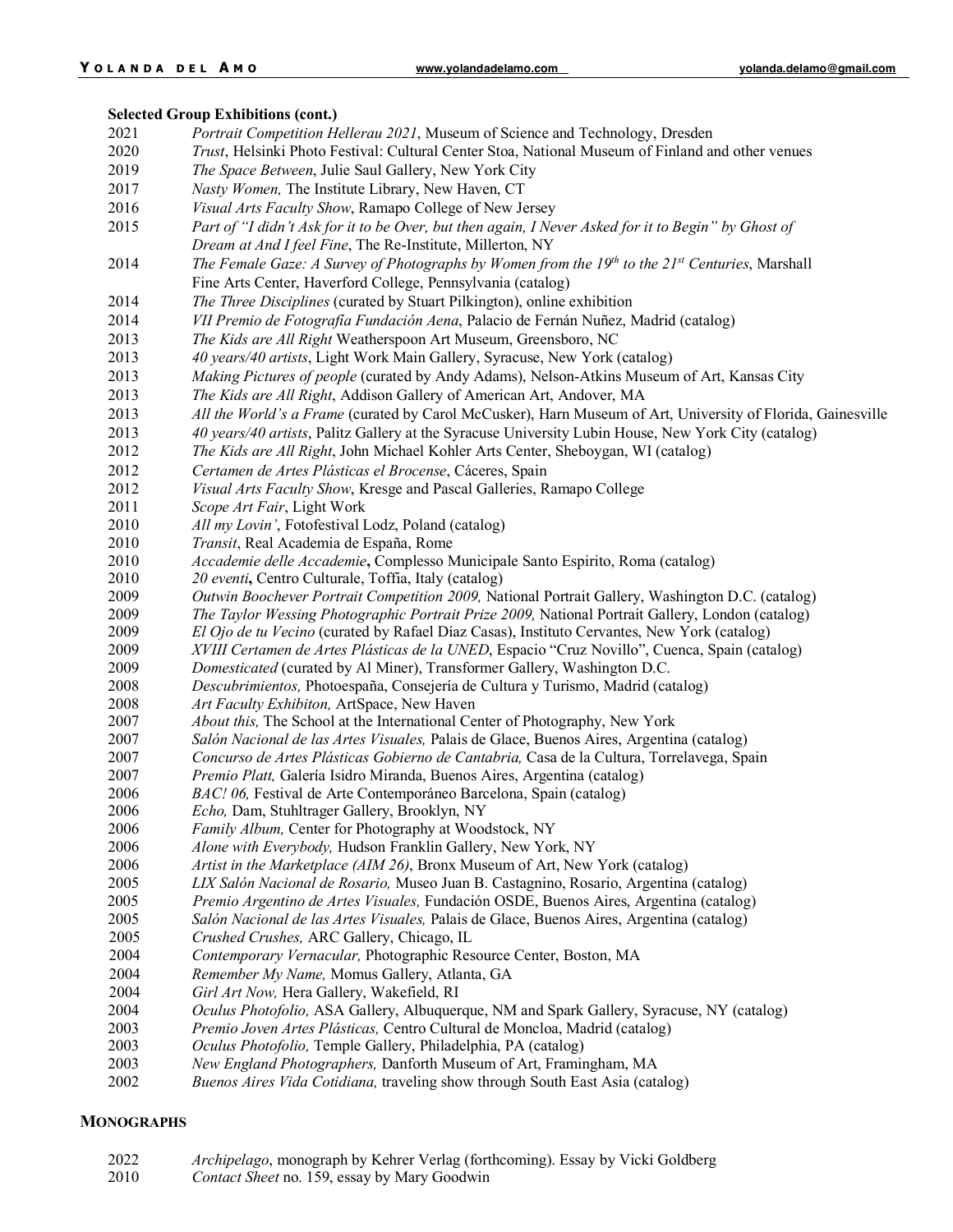#### **PUBLICATIONS**

| 2021           | EXIT magazine, issue 84: "Home, Sweet, Home"                                                                    |
|----------------|-----------------------------------------------------------------------------------------------------------------|
| 2021           | CitizenK magazine, fall 2021 issue, spécial Amour: "Yolanda del Amo" L'Archipel des Sentiments"                 |
| 2021           | Curious Photo blog, Yolanda del Amo: Refuge, https://thefar.org/blog/yolanda-del-amo-refuge                     |
| 2020           | Featured Artist, Franction Magazine issue 141 (special Critical Mass issue),                                    |
|                | http://www.fractionmagazine.com/issue-141                                                                       |
| 2019           | Kesberger, Andreas, "Hassliebe Technik: Format ohne Rückversicherung," Photonews 09/19                          |
| 2018           | Luscombe, Belinda, "Why are we all having so little Sex," TIME.com, http://time.com/5297145/is-sex-dead/        |
| 2017           | Spread in PhotoDot magazine, June issue                                                                         |
| 2017           | Foundry, Only Poetry magazine, Issue $#4$                                                                       |
| 2017           | Landscape Stories # 26, http://www.landscapestories.net/?lang=en                                                |
| 2013           | Kuan, Deborah, "La Tortuga y el Zorro," Buenos Aires review                                                     |
|                | http://www.buenosairesreview.org/es/2013/06/la-tortuga-y-el-zorro/                                              |
| 2012           | Catalog to the show "The Kids are All Right," essay by Ann Beattie, "Implied Portraits"                         |
| 2010           | Contact Sheet no. 157, p-56-61, essay by Hannah Frieser                                                         |
| 2010           | Wahnsinnig Reich, Context Verlag Augsburg. Text by Andreas Beck and Wolf Dieter Enkelmann, and                  |
|                | photographs by Nicole Wiedinger, Thomas Weinberger, Hartmut Nägele, Peter Felbert and Yolanda del Amo.          |
| 2009           | Catalog to the show "El Ojo de tu Vecino," essay by Rafael Díaz Casas, "Mirando a tu vecino"                    |
| 2007           | Catalog to the show "Archipelago," essay by Debora Kuan, "All the Silences Between Us"                          |
| 2006           | "Forum: Yolanda del Amo", Camera Austria, no. 96, p. 50-51                                                      |
| 2006           | "Dos galerías de Nueva York y Madrid acogen un intercambio de artistas", La Vanguardia, Barcelona, Sept. 26     |
|                | Catalog to the show "AIM 26", Bronx Museum of the Arts, p. 3, essay by Erin Salazar and Lydia Yee               |
| <b>REVIEWS</b> |                                                                                                                 |
|                |                                                                                                                 |
| 2019           | GalleryIntell, "The Space Between at Julie Saul Gallery"                                                        |
|                | http://www.galleryintell.com/the-space-between-at-julie-saul-gallery/                                           |
| 2019           | Yu, Ashley, "Art Out: The Space Between," Musée, April 17                                                       |
|                | http://museemagazine.com/culture/2019/4/17/art-out-the-space-between                                            |
| 2019           | Révy, Suzanne, "The Space Between," What Will you Remember? April 11.                                           |
|                | https://whatwillyouremember.com/the-space-between-at-julie-saul-                                                |
|                | gallery/?utm_source=Copy+of+Spring+Newsletter+2019_Draft&utm_campaign=Spring+Newsletter+201                     |
|                | 9&utm medium=email                                                                                              |
| 2010           | Rushworth, Katherine, "Light Work exhibit considers the silence, distance of relationships",                    |
|                | Syracuse Post Standard, November 14                                                                             |
| 2009           | Southern Profiles: "A Certain Kind of Quietness-Del Amo's Photographs of Silence and Space", Southern Life,     |
|                | New Haven, December                                                                                             |
| 2009           | O' Sullivan, Michael, "Portraits not just a moment in time", <i>The Washington Post</i> , November 13           |
| 2009           | Collado, Adriana, "Nueva York vista con otros ojos", El Setinel, Orlando, August 29                             |
| 2009           | Bauch, Chelsea, "Recap: Men and the Domestic Interior at Transformer", Decider D.C., June 4                     |
| 2009           | Dawson, Jessica, "When a Man's Home Is His Castle to Care For", The Washington Post, May 22                     |
| 2009           | Judkis, Maura, "Al Miner curates "Domesticated" at Transformer Gallery, Washington City Paper, May 20           |
| 2006           | Nordmann, Monika, "Museum takes AIM", The Highbridge Horizon, April, p. 3                                       |
| 2006           | Quigley, Ryan, "Hitting the mark", NY Arts, Vol. 2 # 5/6, p. 55                                                 |
| 2006           | Vignoli, Beatriz, "Cuando el arte se añora a si mismo", Rosario 12, Argentina, December 10                      |
| 2004           | Feeney, Mark, "The Extra in the Ordinary", The Boston Globe, November 19, p. C21                                |
| 2004           | Millis, Christopher, "Treasures among dross", The Boston Phoenix, November 24, p. 24                            |
| 2004           | McNatt, Glenn, "Here, the setting is more worthy than the stone", <i>The Baltimore Sun</i> , September 4, p. 3D |
| 2004           | Cullum, Jerry, "Reality with a twist", Atlanta Journal and Constitution, August 12, p. 13                       |
| 2004           | Rodriguez, Johnette, "Women's Work", The Providence Phoenix, June 16, p.8                                       |
|                |                                                                                                                 |

# **ARTIST TALKS**

 Northern Illinois University Art Museum: Panel discussion with artist Eddy López and Prof. Heide Fehrenbach: "Representing Refugee Experience: What's at Stake" East Tennessee State University (ETSU) Stanford University UC Merced, Critical Refugee Studies Collective Conference School of the International Center of Photography